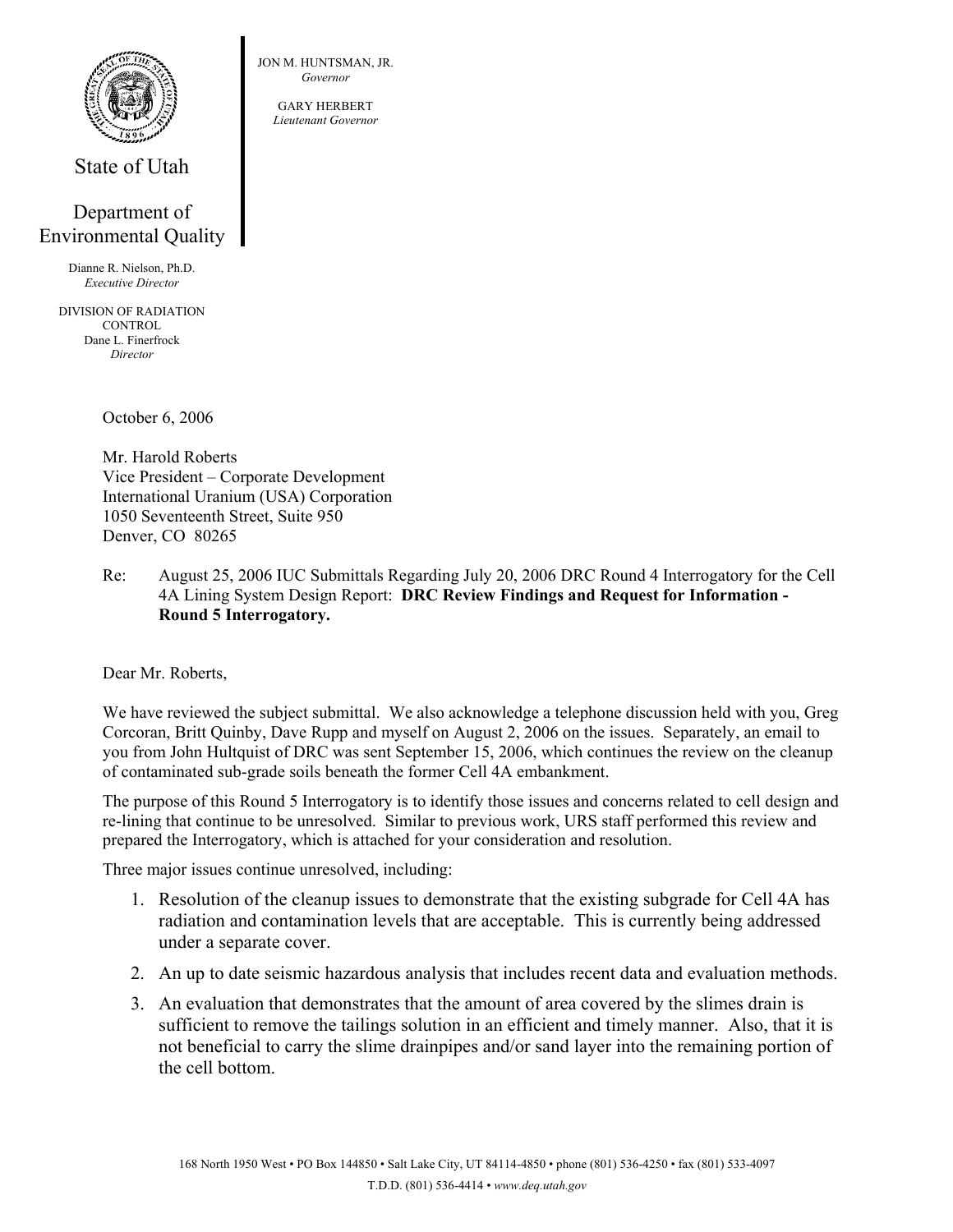The following are items where responses were provided by IUC that addressed the concern, but questions and clarifications remain. Complete responses to these items also need to be provided by IUC prior to issuance of the construction permit:

- 4. The CQA Plan needs to be clear that modifications or changes to the agency reviewed design and installation requirements reflected in the respective documents must be provided to the agency for review prior to implementation.
- 5. Include the 3000 psi requirement in item 2.01A.1 of Section 03400 of the technical specifications (for the 28-day compressive strength testing) in Section 13.2.5 of the CQA Plan (or at a minimum, a reference to this requirement in the technical specifications in 13.2.5 of the CQA Plan).
- 6. Item 2.04 of Section 02220 of the technical specifications addresses the compaction of the anchor trench. It states that the backfill will be placed in lifts that result in a compacted thickness of no greater than 6-inches. Also include that the soil removed from the anchor trench will be placed back into the trench. This must be included in the specifications prepared for construction.
- 7. Backfill compaction requirements need to be included in either the CQAP, Technical Specifications, or on the Project Drawings regarding soil needed to make the proposed grade for the cell bottom (subgrade). This backfill shall be placed in 6-inch lose lifts and compacted to 95% of maximum dry density per ASTM 698 and within 0 to  $+3\%$  of optimum moisture content.
- 8. Included must be means and methods used (prior to operation of Cell 4A) that determine if the hydration of the GCL is adequate. The level of GCL hydration must be comparable to the level used in the referenced acid resistance testing. Details of proposed GCL hydration procedure, field testing, and the respective level of hydration need to be provided to the DRC prior to the start of construction.
- 9. The requirement that construction loads on the completed liner shall be limited to foot traffic and low pressure ATV type vehicles that produce contact pressures at or lower than that exhibited by foot traffic need be added to the technical specifications.
- 10. IUC proposes that a cyclone be used to process the tailings slurry. Please note that the details of the tailings processing must be included in the cell operations procedures to be provided by IUC as part of Phase 2. These procedures need to include methods for placement of the tailings as part of the slimes drain layer so that the amount of the coarser sand in maximized, uniform, and the amount of fines minimized. In addition, it should be noted that if tailings are to be placed in the southeast corner, an HDPE splashguard is needed in that area.
- 11. There is a discrepancy in the gallon/day/acre ALR values obtained that needs to be clarified. One source (tables provided in 8/28/06 IUC response) has 604.01 gallons/acre/day at 37-feet of head, and another (calculations page 4 of 6) has 587 gallons/acre/day at 37-feet of head.
- 12. Please note that since the evaluation of the flow in the geonet assumes no adverse impact from uncertainties due to installation, quality control and assurance during installation must be thoroughly implemented and documented in the CQA Report for the liner system.